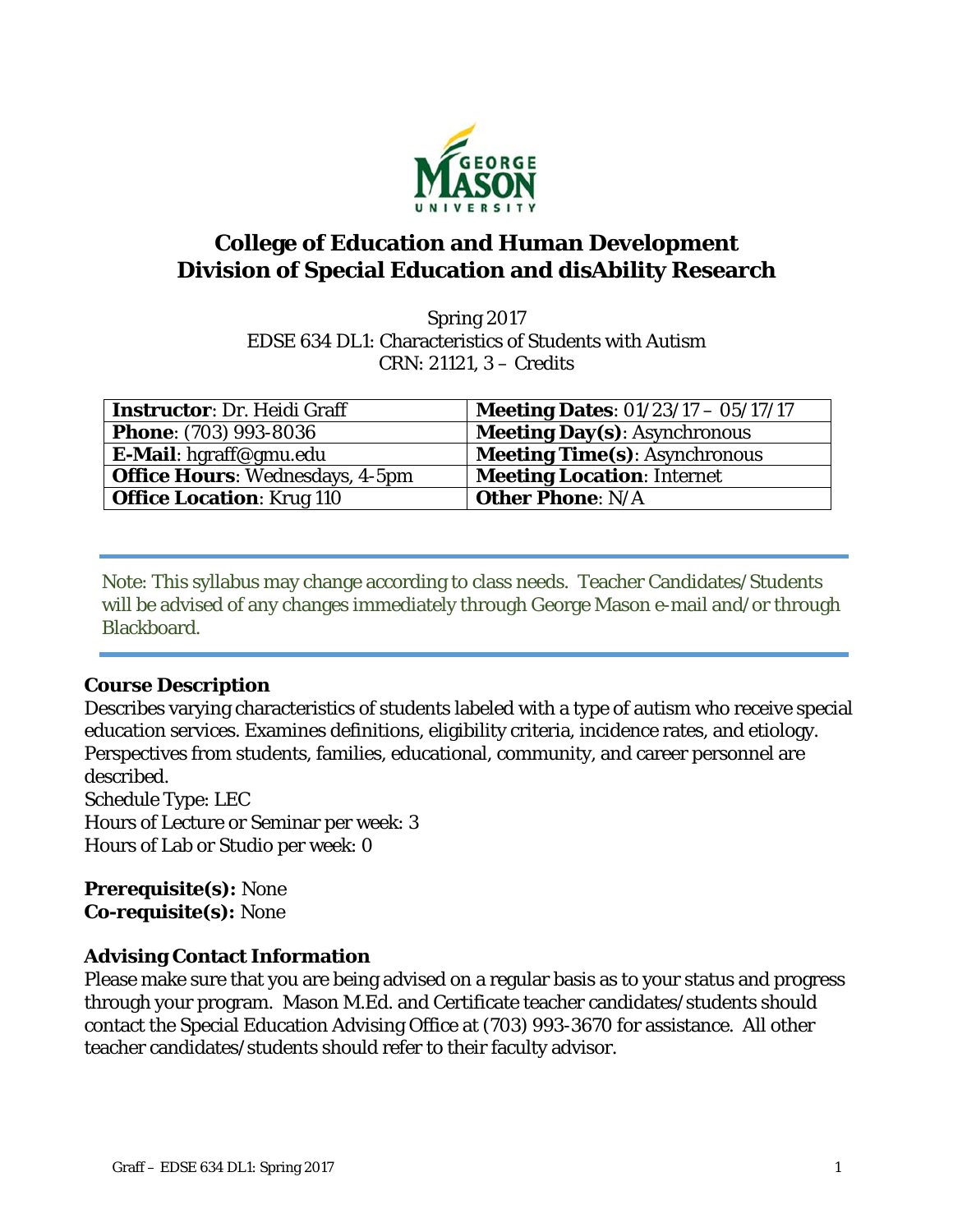## **Advising Tip**

Did you know that students in "quick admit" and non-degree status are restricted in the number of classes they can take, and later apply to a program? Students planning to complete a program should apply as soon as possible. Apply at http://cehd.gmu.edu/admissions/steps.

## **Course Delivery Method**

Learning activities include the following:

- 1. Recorded lecture
- 2. Application activities
- 3. Small group activities and assignments
- 4. Video and other media supports
- 5. Research and presentation activities
- 6. Electronic supplements and activities via Blackboard

This course will be delivered online 100% using an asynchronous format via Blackboard Learning Management system (LMS) housed in the MyMason portal. You will log in to the Blackboard (Bb) course site using your Mason email name (everything before @masonlive.gmu.edu) and email password. The course site will be available on Wednesday, January 25 at 9am.

### **Under no circumstances, may candidates/students participate in online class sessions (either by phone or Internet) while operating motor vehicles. Further, as expected in a face-to-face class meeting, such online participation requires undivided attention to course content and communication.**

#### *Technical Requirements*

To participate in this course, students will need to satisfy the following technical requirements:

- High-speed Internet access with a standard up-to-date browser, either Internet Explorer or Mozilla Firefox is required (note: Opera and Safari are not compatible with Blackboard).
- Students must maintain consistent and reliable access to their GMU email and Blackboard, as these are the official methods of communication for this course.
- Students may be asked to create logins and passwords on supplemental websites and/or to download trial software to their computer or tablet as part of course requirements.
- The following software plug-ins for PCs and Macs, respectively, are available for free download:
	- o Adobe Acrobat Reader: https://get.adobe.com/reader/
	- o Windows Media Player: https://windows.microsoft.com/en-us/windows/downloads/windows-mediaplayer/
	- o Apple Quick Time Player: www.apple.com/quicktime/download/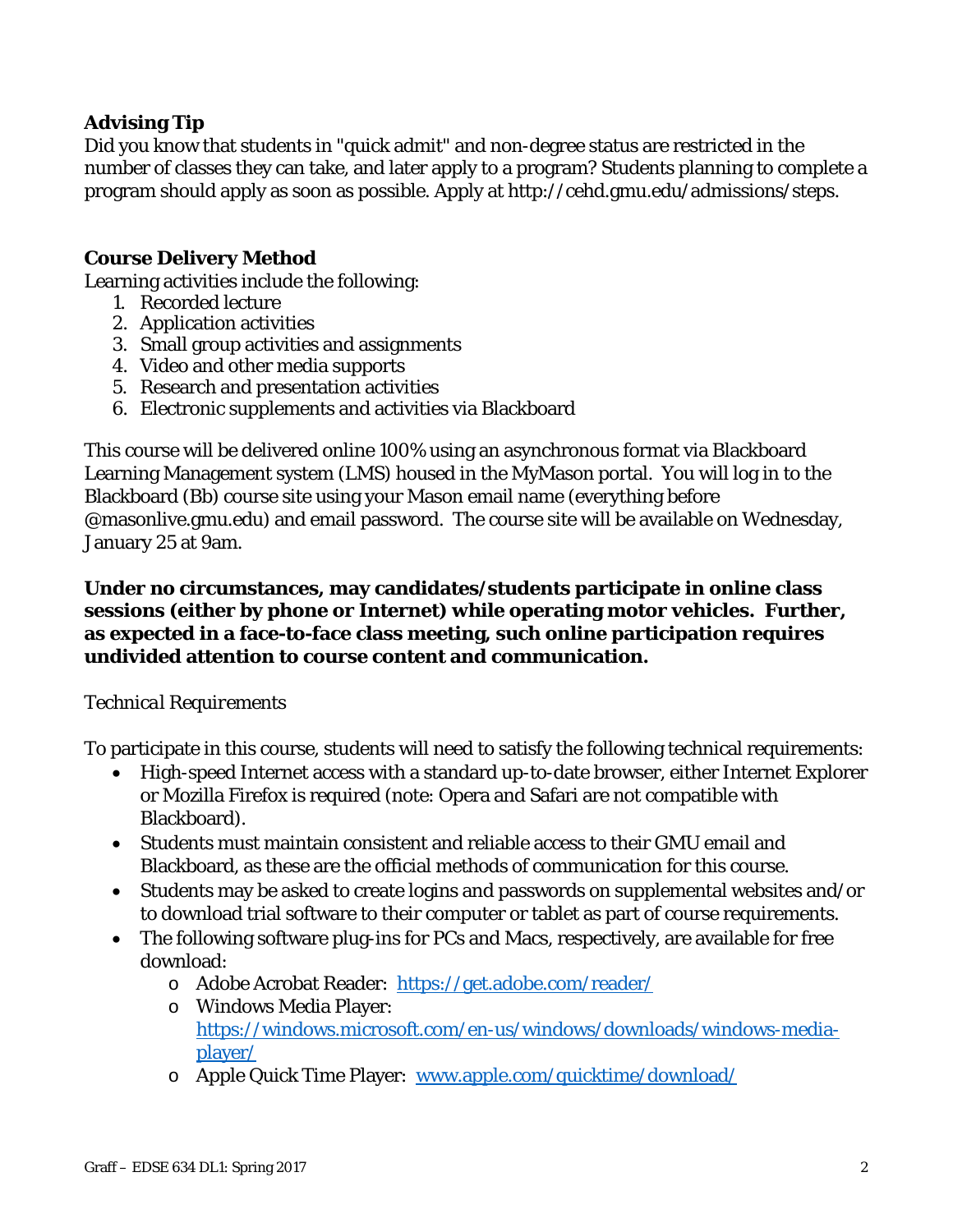#### *Expectations*

Course Week:

Because asynchronous courses do not have a "fixed" meeting day, our week will start on Wednesdays at 9am, and finish on Tuesdays at 6pm.

• Log-in Frequency:

Students must actively check the course Blackboard site and their GMU email for communications from the instructor, class discussions, and/or access to course materials at least 3 times per week.

Participation:

Students are expected to actively engage in all course activities throughout the semester, which includes viewing all course materials, completing course activities and assignments, and participating in course discussions and group interactions.

Technical Competence:

Students are expected to demonstrate competence in the use of all course technology. Students who are struggling with technical components of the course are expected to seek assistance from the instructor and/or College or University technical services.

Technical Issues:

Students should anticipate some technical difficulties during the semester and should, therefore, budget their time accordingly. Late work will not be accepted based on individual technical issues.

Workload:

Please be aware that this course is **not** self-paced. Students are expected to meet *specific deadlines* and *due dates* listed in the **Class Schedule** section of this syllabus. It is the student's responsibility to keep track of the weekly course schedule of topics, readings, activities and assignments due.

• Instructor Support:

Students may schedule a one-on-one meeting to discuss course requirements, content or other course-related issues during office hours. Those unable to come to a Mason campus can meet with the instructor via telephone or web conference. Netiquette:

The course environment is a collaborative space. Experience shows that even an innocent remark typed in the online environment can be misconstrued. Students must always re-read their responses carefully before posting them, so as others do not consider them as personal offenses. *Be positive in your approach with others and diplomatic in selecting your words*. Remember that you are not competing with classmates, but sharing information and learning from others. All faculty are similarly expected to be respectful in all communications.

Accommodations:

Online learners who require effective accommodations to insure accessibility must be registered with George Mason University Disability Services.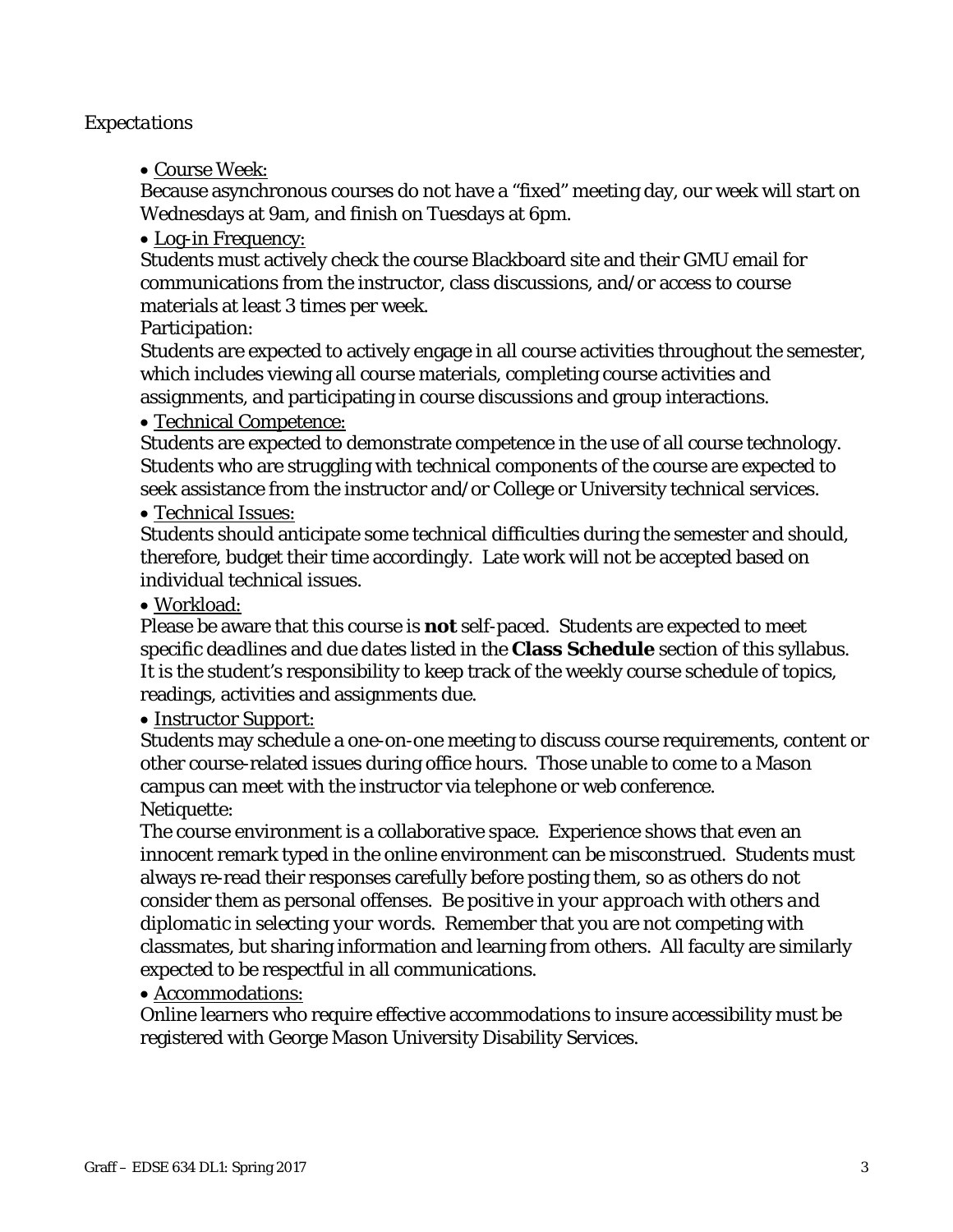### **Learner Outcomes**

Upon completion of this course, teacher candidates/students will be able to:

- 1. Describe the characteristics and diagnosis of autism spectrum disorders as defined by the most recent version of the Diagnostic and Statistical Manual of Mental Disorders.
- 2. Discriminate between and analyze varying perspectives on the etiology and prevalence of autism.
- 3. Compare and contrast the characteristics of individuals with autism throughout their lifespans.
- 4. Describe the wide range of skills and diversity of individuals with autism across their lifespans.
- 5. Analyze how schools, families, and community agencies contribute to quality of life among individuals with autism across their lifespans.
- 6. Evaluate how the role of the family, guardian, and/or siblings changes over the lifespan of the individual with autism.
- 7. Describe and evaluate responsive, research-based instructional techniques for individuals with autism.
- 8. Distinguish between different service delivery models for school age children with autism and analyze the extent to which research-based practices are implemented in educational settings so that school age children are served in the least restrictive environment in accordance with federal educational law.

## **Course Relationship to Program Goals and Professional Organizations**

This course is part of the George Mason University, Graduate School of Education (GSE), Special Education Program for the Teaching Students with Autism Graduate Certificate. This program complies with the standards for teacher licensure established by the Council for Exceptional Children (CEC), the major special education professional organization, as well as those established by the Interstate Teacher Assessment and Support consortium (InTASC). The standards addressed in this class include CEC Standard 2: Learning environments (InTASC 3).

#### **Required Textbooks**

Wheeler, J. J., Mayton, M. R., & Carter, S. L. (2015). *Methods for teaching students with autism spectrum disorders: Evidence-based practices*. Pearson.

Kluth, P. (2010). *You're going to love this kid! (2nd ed.).* Baltimore: Brookes.

#### **Recommended Textbooks**

American Psychological Association*. (2010). Publication manual of the American Psychological Association* (6th ed.). Washington, DC: Author.

#### **Course Performance Evaluation**

Students are expected to submit all assignments on time in the manner outlined by the instructor (e.g., Blackboard, Tk20, hard copy).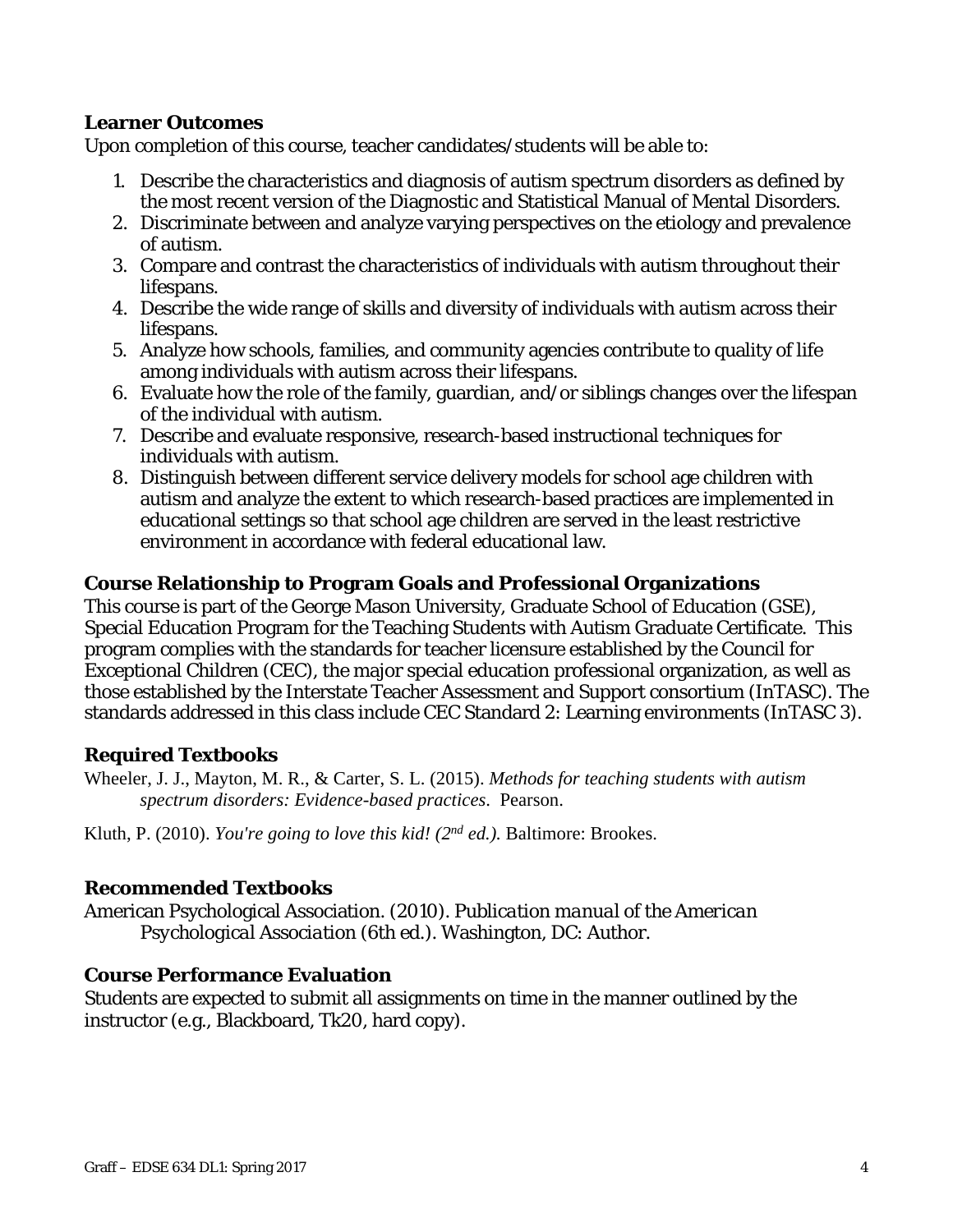#### **Tk20 Performance-Based Assessment Submission Requirement**

It is critical for the special education program to collect data on how our students are meeting accreditation standards. Every teacher candidate/student registered for an EDSE course with a required Performance-based Assessment (PBA) is required to upload the PBA to Tk20 (regardless of whether a course is an elective, a one-time course or part of an undergraduate minor). A PBA is a specific assignment, presentation, or project that best demonstrates one or more CEC, InTASC or other standard connected to the course. A PBA is evaluated in two ways. The first is for a grade, based on the instructor's grading rubric. The second is for program accreditation purposes. Your instructor will provide directions as to how to upload the PBA to Tk20.

For EDSE 634, the required PBA Classroom Observation. Failure to submit the assignment to Tk20 will result in reporting the course grade as Incomplete (IN). Teacher candidates/students have until five days prior to the University-stated grade change deadline to upload the required PBA in order to change the course grade. When the PBA is uploaded, the teacher candidate/student is required to notify the instructor so that the "IN" can be changed to a grade. If the required PBA is not uploaded five days prior to the University-stated grade change deadline and, therefore, the grade not changed, it will become an F. Please check to verify your ability to upload items to Tk20 before the PBA due date.

## **Assignments**

## **Performance-based Assessment (Tk20 submission required)**

This is your signature assignment for Tk20. Conduct in-person interviews with three people, one of which must be the parent/guardian of a student with autism. When appropriate, the individual with autism may be one of the three people interviewed. At least one school professional (i.e., general education teacher, special education teacher, speech-language therapist, principal) must be interviewed. Depending on who you choose to interview, it may also be appropriate to select a professional from a community agency. All individuals interviewed should know or work with the SAME person with ASD. The purpose of these interviews is to gather information from different sources to determine their views and experiences about educational programming for this student with autism. Questions asked during the interview *must be approved in advance*, and you should definitely follow-up on individual's responses to questions as appropriate during the interview. Synthesize the information you elicited from the interviews (be sure you do not simply identify the responses; synthesis must be evident), and connect information you elicited from a minimum of TWO recent (2013, 2014, 2015, 2016, or 2017) per theme of research (or literature) from peer-reviewed professional journal articles. Use pseudonyms for school personnel, schools, or towns. Emphasize with interviewees that (a) interviews are a course assignment and (b) confidentiality of responses is assured.

- Cover sheet. (One page)
- **Method** identified: Insert a one-page that tells how you explained the interview to people (including your welcome), terms defined prior to the interview, the specific questions asked, and pseudonyms for each interviewee with their position title after the name. (One page)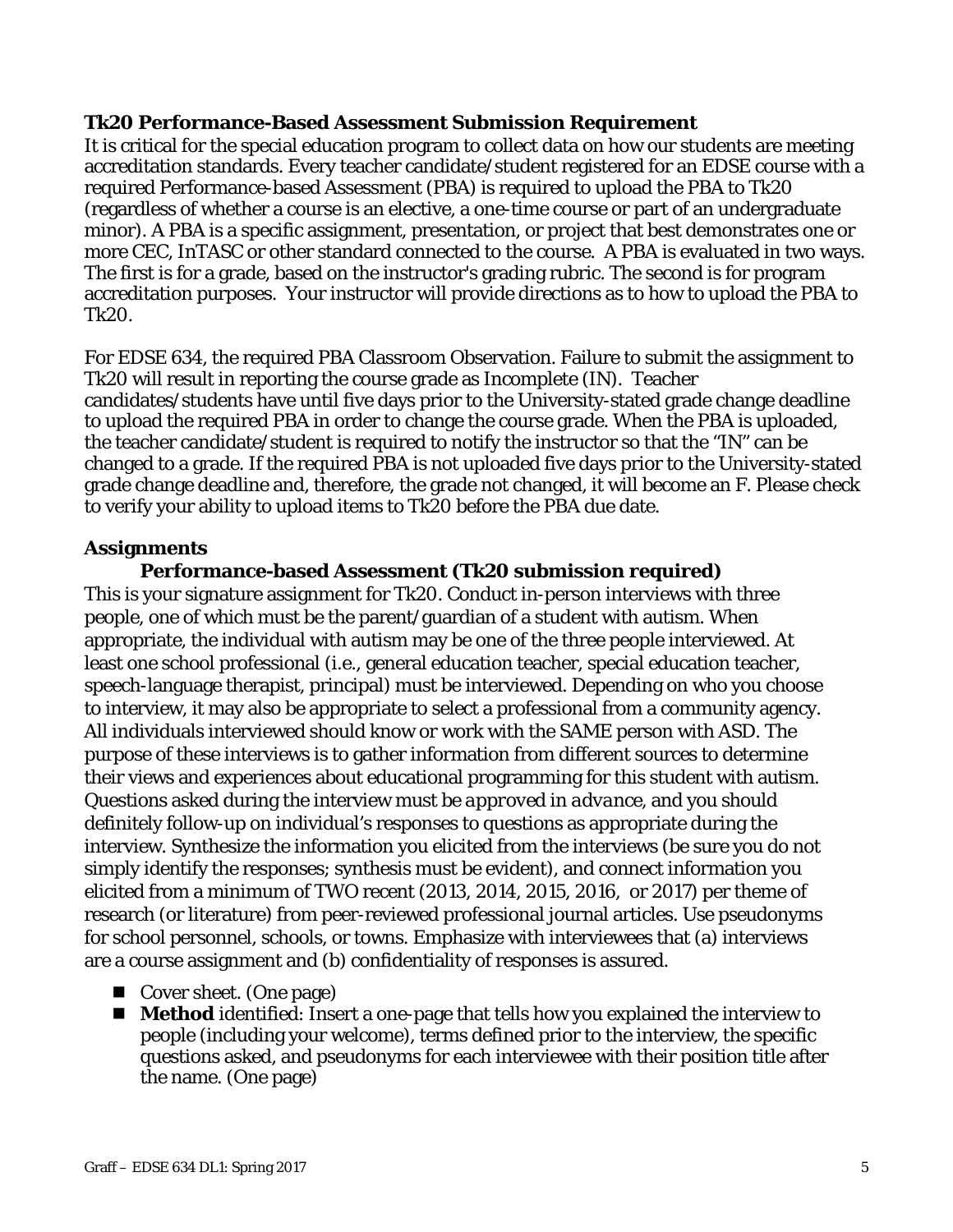- Theme #1 **Educational Placement** synthesized; recent research or literature integrated (at least 2 research articles). (Two pages)
- Theme # 2 **Social Level** synthesized; recent research or literature integrated (at least 2 research articles). (Two pages)
- Theme # 3 **Behavioral Concerns** synthesized; recent research or literature integrated (at least 2 research articles). (Two pages)
- **Reflections** noted; recent research or literature integrated (1 or 2 research articles or literature). (Two pages)
- **References** (**7 minimum**). (One page)

#### **College Wide Common Assessment (Tk20 submission required)**

No other Tk20 submission required.

**Performance-based Common Assignments (No Tk20 submission required.)** No other Common Assignment required.

#### **Other Assignments**

All modules will begin on Wednesdays at 9am and must be concluded with work submitted by Tuesday at 6pm. **Each module will have an assignment to complete by the end of the module based upon that week's learning. The assignments noted on the schedule are more labor intensive and are designated in bold so you can manage your time wisely.**

#### **Course Policies and Expectations**

#### **Attendance/Participation**

All course work will be online in an Asynchronous format. There will be no face-to-face meetings.

#### **Late Work**

All modules are due as noted on the course site and below in the schedule. No late work can be submitted.

#### **Grading Scale**

 $A = 380 - 400$  $A- = 365 - 379$  $B_+ = 354 - 364$  $B = 344 - 353$  $C = 330 - 343$  $F = < 329$ 

#### **Professional Dispositions**

Students are expected to exhibit professional behaviors and dispositions at all times.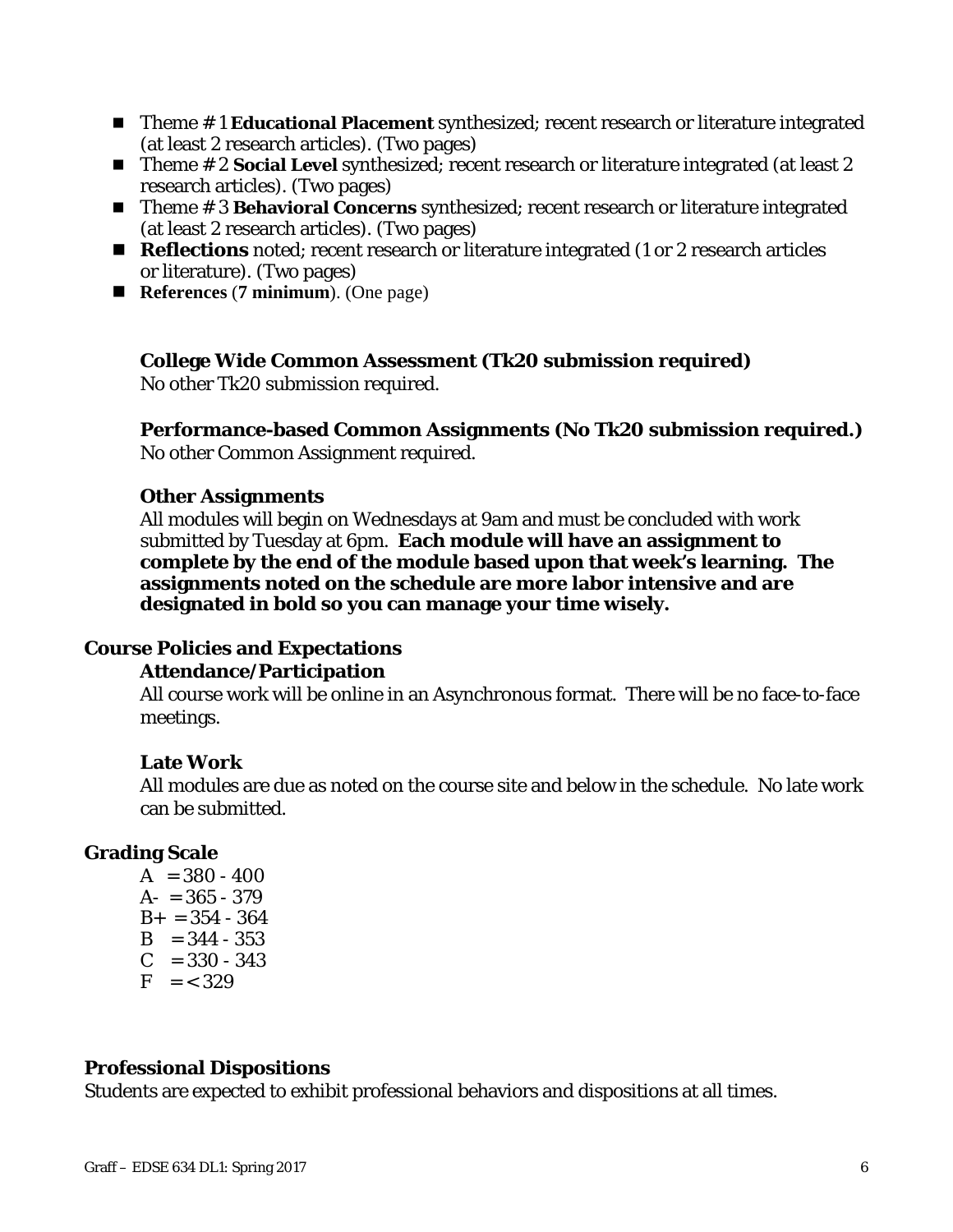## **Core Values Commitment**

The College of Education and Human Development is committed to collaboration, ethical leadership, innovation, research-based practice, and social justice. Students are expected to adhere to these principles: http://cehd.gmu.edu/values/

## **GMU Policies and Resources for Students**

## **Policies**

- Students must adhere to the guidelines of the Mason Honor Code (see http://oai.gmu.edu/the-mason-honor-code/).
- Students must follow the university policy for Responsible Use of Computing (see http://universitypolicy.gmu.edu/policies/responsible-use-of-computing/).
- Students are responsible for the content of university communications sent to their Mason email account and are required to activate their account and check it regularly. All communication from the university, college, school, and program will be sent to students **solely** through their Mason email account.
- Students with disabilities who seek accommodations in a course must be registered with George Mason University Disability Services. Approved accommodations will begin at the time the written letter from Disability Services is received by the instructor (see http://ods.gmu.edu/).
- Students must follow the university policy stating that all sound emitting devices shall be silenced during class unless otherwise authorized by the instructor.

## **Campus Resources**

- Support for submission of assignments to Tk20 should be directed to  $\frac{tk20\text{help@gmu.edu}}{tk20\text{help@gmu.edu}}$ or https://cehd.gmu.edu/api/tk20. Questions or concerns regarding use of Blackboard should be directed to http://coursessupport.gmu.edu/.
- The George Mason University Writing Center staff provides a variety of resources and services (e.g., tutoring, workshops, writing guides, handbooks) intended to support students as they work to construct and share knowledge through writing (see http://writingcenter.gmu.edu/).
- The George Mason University Counseling and Psychological Services (CAPS) staff consists of professional counseling and clinical psychologists, social workers, and counselors who offer a wide range of services (e.g., individual and group counseling, workshops and outreach programs) to enhance students' personal experience and academic performance (see http://caps.gmu.edu/).
- The George Mason University Office of Student Support staff helps students negotiate life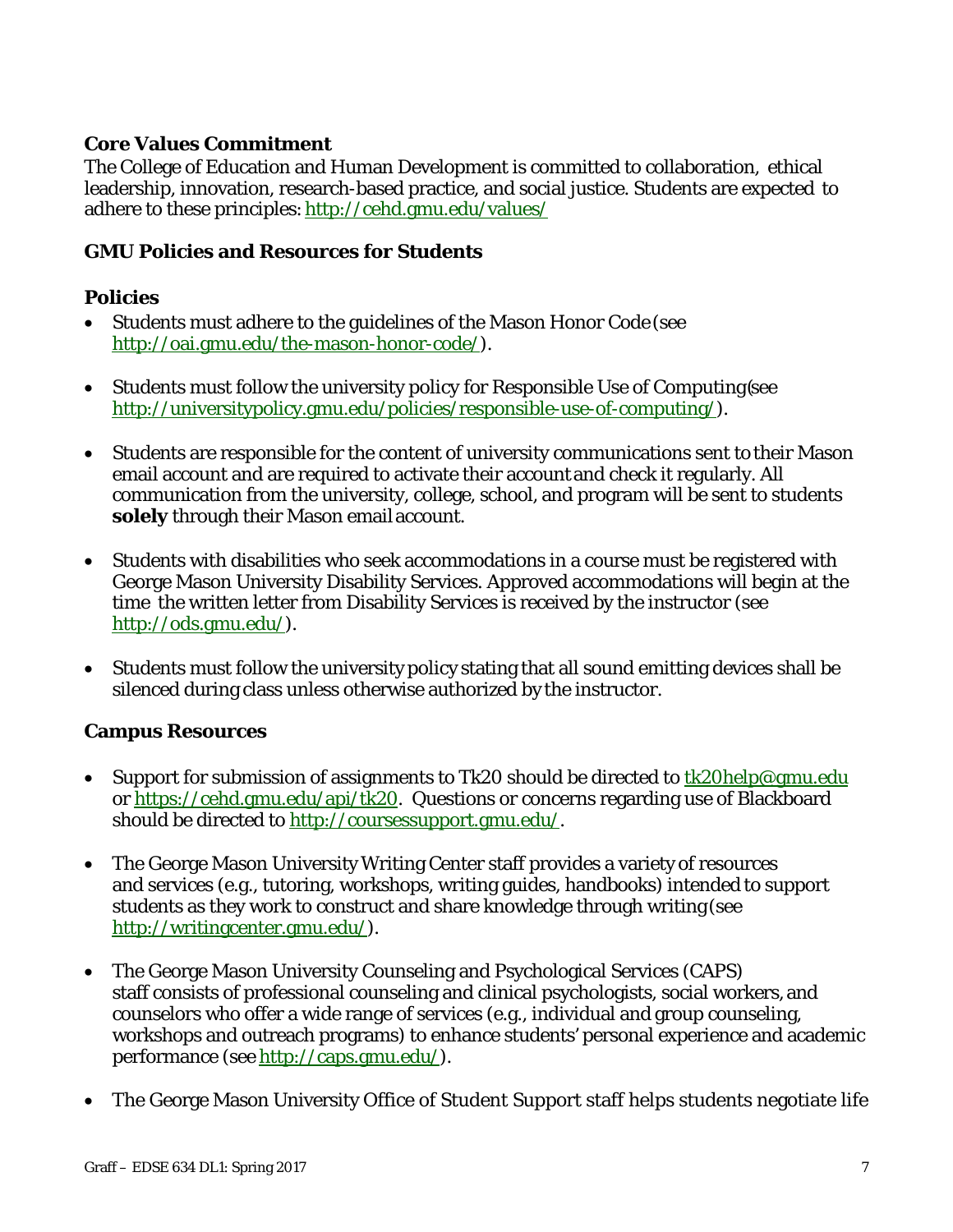situations by connecting them with appropriate campus and off-campus resources. Students in need of these services may contact the office by phone (703-993-5376). Concerned students, faculty and staff may also make a referral to express concern for the safety or well-being of a Mason student or the community by going to http://studentsupport.gmu.edu/, and the OSS staff will follow up with the student.

For additional information on the College of Education and Human Development, please visit our website https://cehd.gmu.edu/.

### **Class Schedule**

Note: Faculty reserves the right to alter the schedule as necessary, with notification to students.

| <b>Weeks and</b>       | <b>Module Topic</b>             | <b>Readings</b>                                         |
|------------------------|---------------------------------|---------------------------------------------------------|
| <b>Beginning Dates</b> |                                 | Please be aware that there will be                      |
|                        |                                 | additional articles or reading                          |
|                        |                                 | information posted under each                           |
|                        |                                 | module. The readings noted below are                    |
|                        |                                 | only from your texts.                                   |
| Week 1                 | Module 1- Introduction          |                                                         |
| Jan. 25                |                                 |                                                         |
| Week 2                 | Module 2-History and            | Kluth Ch. 1<br>۰.                                       |
| Feb. 1                 | Characteristics                 | Wheeler, Mayton, & Carter Ch. 1                         |
| Week 3                 | Module 3- Classroom             | Kluth Chs. $2 & 5$                                      |
| Feb. 8                 |                                 | Wheeler, Mayton, & Carter Ch. 2                         |
| Week 4                 | Module 3- DSM-5                 | <b>Choose Media</b>                                     |
| <b>Feb. 15</b>         |                                 |                                                         |
| Week 5                 | Module 5-Assessment             | Wheeler, Mayton, & Carter Ch. 3<br>۰.                   |
| Feb. 22                |                                 |                                                         |
| Week 6                 | Module 6- Current Perspectives  | <b>Media Comparison and Contrast Due</b><br>۰.          |
| March 6                |                                 |                                                         |
| Week 7                 | Module 7- Family                | Kluth Ch. 4<br>÷                                        |
| March 8                |                                 | Wheeler, Mayton, & Carter Ch. 4                         |
|                        |                                 | <b>Begin Interviews</b>                                 |
|                        |                                 |                                                         |
| Week 8                 | Module 8-Collaboration          | Kluth Ch. 3                                             |
| March 15               |                                 | $\overline{\text{}}$ Wheeler, Mayton, & Carter Ch. 8    |
| Week 9                 | Module 9- Communication         | $\ddot{\phantom{1}}$<br>Kluth Ch. 7                     |
| March 22               |                                 | Wheeler, Mayton, & Carter Ch. 5                         |
| Week 10                | Module 10- Social               | Kluth Ch. 6<br>÷                                        |
| March 29               |                                 | Wheeler, Mayton, & Carter Ch. 6                         |
| Week 11                | Module 11- Behaviors            | Kluth Ch. 9<br>÷                                        |
| April 5                |                                 | $\overline{\mathbf{H}}$ Wheeler, Mayton, & Carter Ch. 7 |
| Week 12                | Module 12- Cognition and        | Kluth Chs. 10 & 11                                      |
| April 12               | <b>Evidence-Based Practices</b> | Wheeler, Mayton, & Carter Ch. 9                         |
| Week 13                | Module 13- Sensory System and   | Wheeler, Mayton, & Carter Ch. 10<br>÷                   |
| April 19               | Self-Determination              |                                                         |